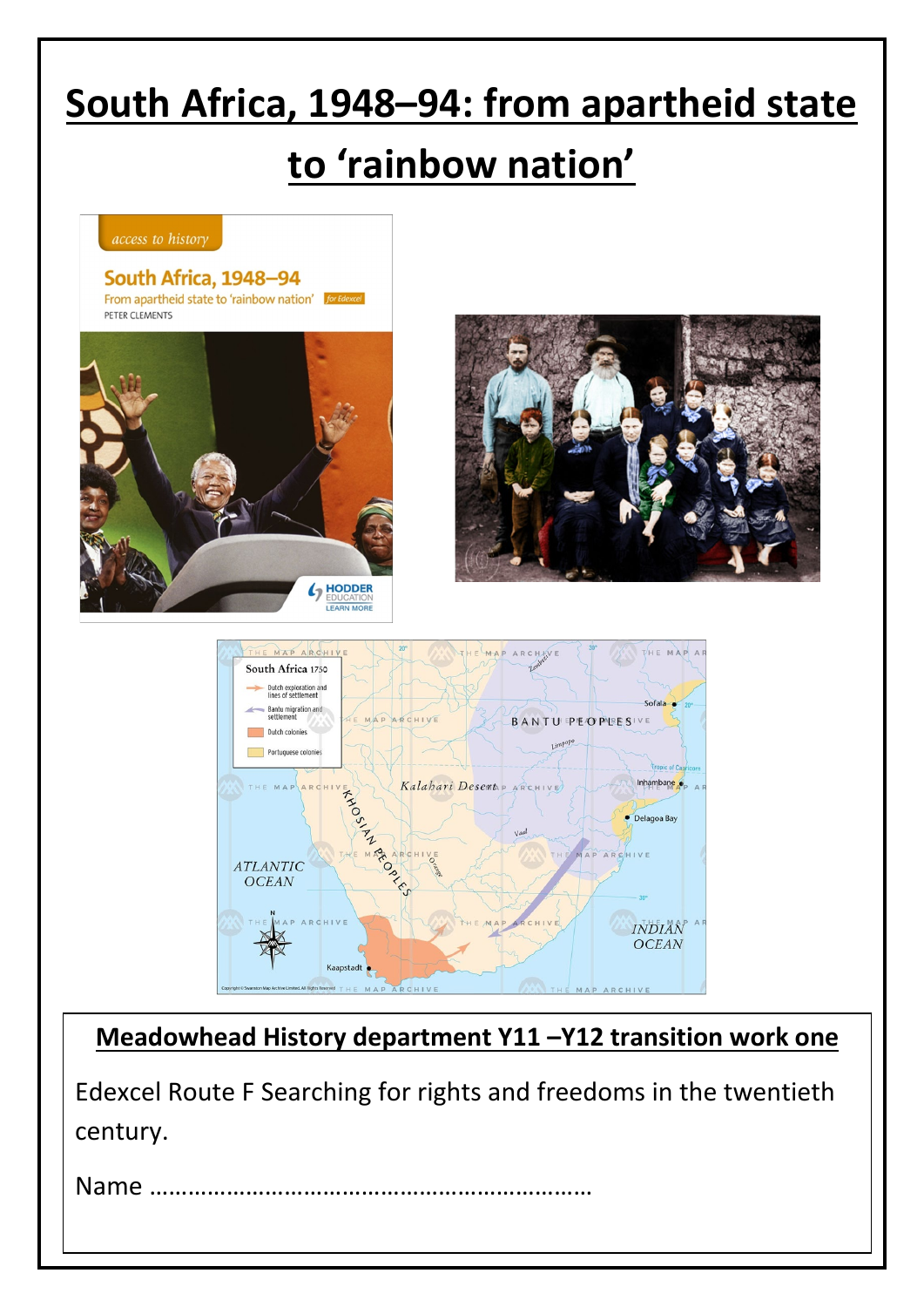## **South Africa facts: How much do you know?**

| 1. The first European settlers came to South Africa in |                                                     |                                                                  |  |
|--------------------------------------------------------|-----------------------------------------------------|------------------------------------------------------------------|--|
| 1652                                                   | 1784                                                | 1948                                                             |  |
|                                                        |                                                     |                                                                  |  |
|                                                        | 2. The first European settlers in South Africa were |                                                                  |  |
| Welsh                                                  | <b>Exerch</b>                                       | Dutch                                                            |  |
|                                                        |                                                     |                                                                  |  |
|                                                        | 3. The first settlers were called                   |                                                                  |  |
|                                                        | South Africans Afrikaans                            | <b>Example Boers</b>                                             |  |
|                                                        |                                                     |                                                                  |  |
|                                                        | 4. The first settlers made their living by          |                                                                  |  |
| Farming                                                | <b>Weaving</b>                                      | Dog breeding                                                     |  |
|                                                        |                                                     |                                                                  |  |
|                                                        |                                                     | 5. The first settlers lived with the Khoi people. The two groups |  |
|                                                        |                                                     | Lived peacefully together Fought Went dancing                    |  |
|                                                        |                                                     |                                                                  |  |
|                                                        |                                                     | 6. What was the language the white settlers developed called?    |  |
| African                                                | Afrikaans                                           | Shona                                                            |  |
|                                                        |                                                     |                                                                  |  |
|                                                        | 7. What year did the British come to South Africa?  |                                                                  |  |
| 1766                                                   | 1786                                                | 1796                                                             |  |
|                                                        |                                                     |                                                                  |  |
| 8. The British                                         |                                                     |                                                                  |  |
|                                                        |                                                     | Took over the Government left South Africa Developed Apartheid   |  |
|                                                        |                                                     |                                                                  |  |
|                                                        |                                                     | 9. The greatest event in the white settler's history was         |  |
| <b>Finding South Africa</b>                            |                                                     | The Boer War The Great trek                                      |  |
|                                                        |                                                     |                                                                  |  |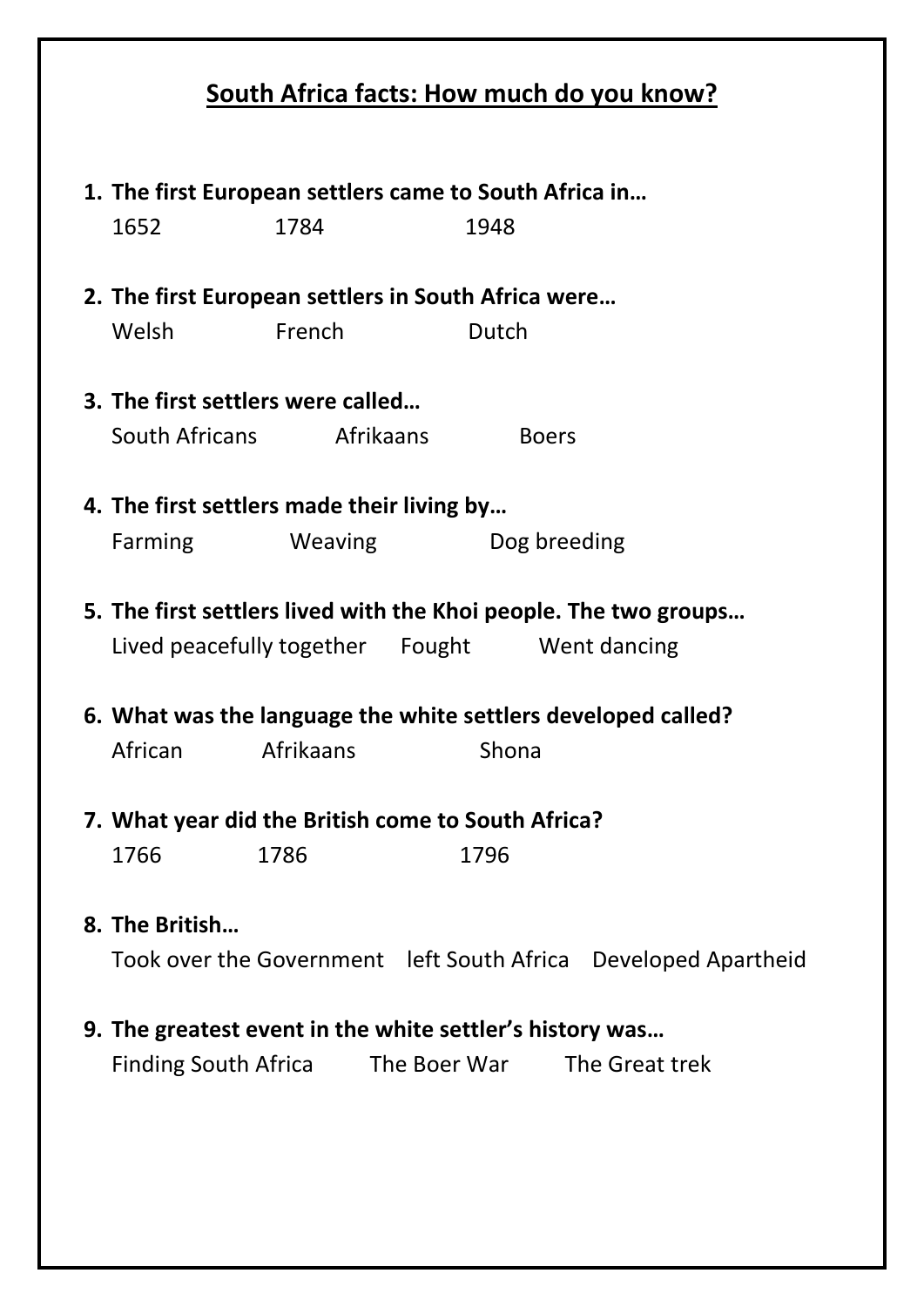# **Read the following information then check if your answers were correct on**

**the quiz**

European ships on their way to East Africa, India or the East Indies sailed had sailed around the Cape of Good Hope (South Africa) for many years. Some sailors had landed for fresh water supplies but the first white people to settle were the Dutch in 1652 led by James van Riebeck

The Dutch began to farm the land and become known as Boers which means farmers. There were Africans called Khoi living around but they drove them off the land. If they didn't go they killed them or they became their servants.

Some farmers began to move away from the coast. This was called the Great Trek because they were trekking with all their belongings in a cart pulled by Oxen.





By the mid eighteenth century the settlers had lost touch with Europe. They were living about 1-2 months journey by wagon from Cape Town. They had developed their own language - Afrikaans Dutch mixed with African and other words.



The British came to South Africa in 1795 and took over the government of the Cape from 1806.





In 1836 the Great Trek happened. This was the biggest event in Boer History. They were moving to escape British rule. On of things they didn't like under British rule was the abolition of slavery in 1834.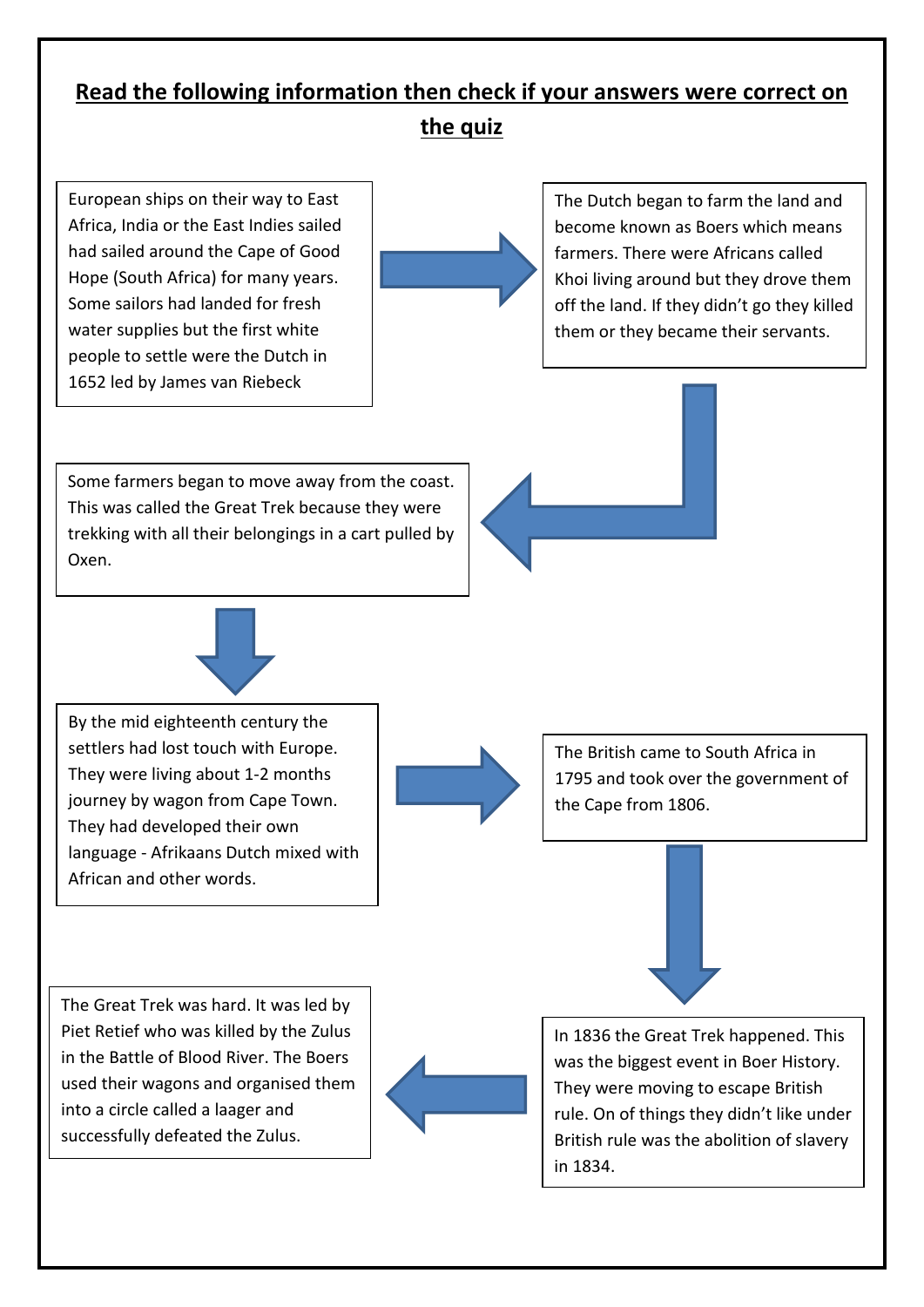#### **Read the following information about Black People in South Africa and use it to complete the tasks on the following page**

The original inhabitants of Southern Africa were living in the Cape area 3,000 years ago. There were two groups, the San (called Bushmen by whites) who were hunter-gatherers and the Khoi who were herders of sheep and goats. The San no longer exist because of an uprising against the Khoi, but also because they fell to white diseases and became little more than slaves on white farms.

Between about AD300 and AD1000 black people from the farthest north of the African continent arrived from the eastern and northern parts of South Africa. They were more technologically advanced than the San and the Khoi and could make tools from iron and jewellery from gold. They were made up of many ethnic groups, spoke different languages but did have trading routes between them. They also herded cattle, grew crops and owned their land collectively rather than individually. In their villages or Kraals there were clearly defined roles for men and women, with women looking after children and making pottery and men hunting and looking after herds of animals. By 1900 there were around 3.5 million black South Africans.

In the early 1800s there was a series of upheavals amongst the black South Africans. There was the rise of a strong military Zulu Kingdom led by Shaka in 1816. The demand for slaves in East Africa and South Africa was also putting strain on the traditional way of life. Settlers moving into the area made it difficult for people to stay on their land and environmental factors such as drought and soil exhaustion caused mass movement of people. Some languages call these upheavals Mfecane which means 'crushing', others called them Difaqane which means 'forced migration; but the end results were existing governments overthrown and new ones put in place, people on the move, starvation and the abandonment of normal patterns of living.

#### **Using the information on page 3 complete the following 3 tasks**

#### **Are the following statements true or false? If false please correct them**

| <b>Statement</b>                                                    | <b>True or False</b> |
|---------------------------------------------------------------------|----------------------|
| The San people were farmers                                         |                      |
| The Khoi people are now extinct                                     |                      |
| Between AD300 and AD1000 black people from further north arrived in |                      |
| South Africa                                                        |                      |
| Land was owned on an individual basis                               |                      |
| There were clearly defined roles for men and women                  |                      |
| There were around 3.5 million black South Africans in 1900          |                      |
| There was a Zulu uprising in 1816                                   |                      |
| There were many reasons for upheaval during 1800s                   |                      |
| Mfecane means crushing                                              |                      |
| Existing governments were overthrown after 1816                     |                      |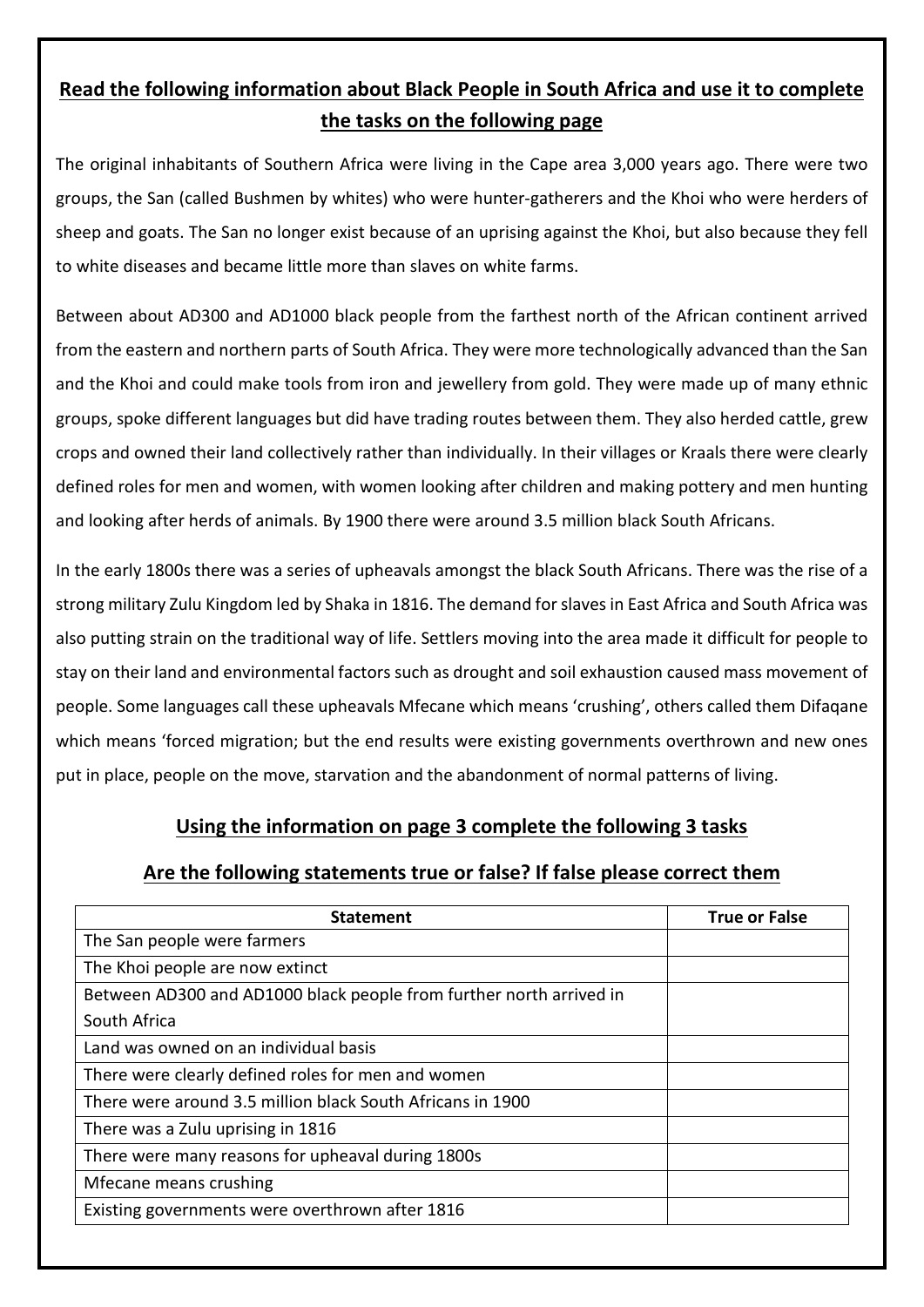#### **Mr Sampson thinks he is an expert on South African History and has written the following passage. See if he has made any mistakes and correct them.**

Black People came to South Africa sound 4.5 million years ago. There were two main groups to start with the San and the Khoi. Both groups lived off the land but the Khoi tended to be Bushmen whilst the San were hunter gathers. Both groups were made extinct by a huge battle between them. Between AD300 and AD1000 more black people moved to South Africa. These people were more technologically advanced but still farmed to support themselves. Men and woman worked alongside each other; there were no clear roles for either sex. The way of life for these South Africans changed in the 1800s. From 1828 there were a series of uprisings from the Zulu Kingdom led by Shaka. The changes were also caused by the abolition of slavery and environmental issues such as earthquakes. The upheavals caused a huge change to the way of life but this was not prolonged and it soon went back to what it was before. The only change was a new government.

| 1.               |  |  |
|------------------|--|--|
| 2.               |  |  |
| $\overline{3}$ . |  |  |
| 4.               |  |  |
| 5.               |  |  |
| 6.               |  |  |
| 7.               |  |  |
| 8.               |  |  |
| 9.               |  |  |
| 10.              |  |  |
|                  |  |  |

#### **Who are the white people of South Africa?**

The Dutch settlers arrived in South Africa in 1652 (see your quiz). They were led by Jan van Riebeck and known as Boers which means famers. He was educated but many of the early settlers were tough and poorly educated ex-soldiers seeking refuge from European affairs. Their treatment of the San and Khoi peoples of the Cape was often brutal. When these people complained that their land was being taken they were simply shot by the Boers. More Europeans joined the Dutch settlers, Germans, Scandinavians and in the 1680s French Protestant refugees.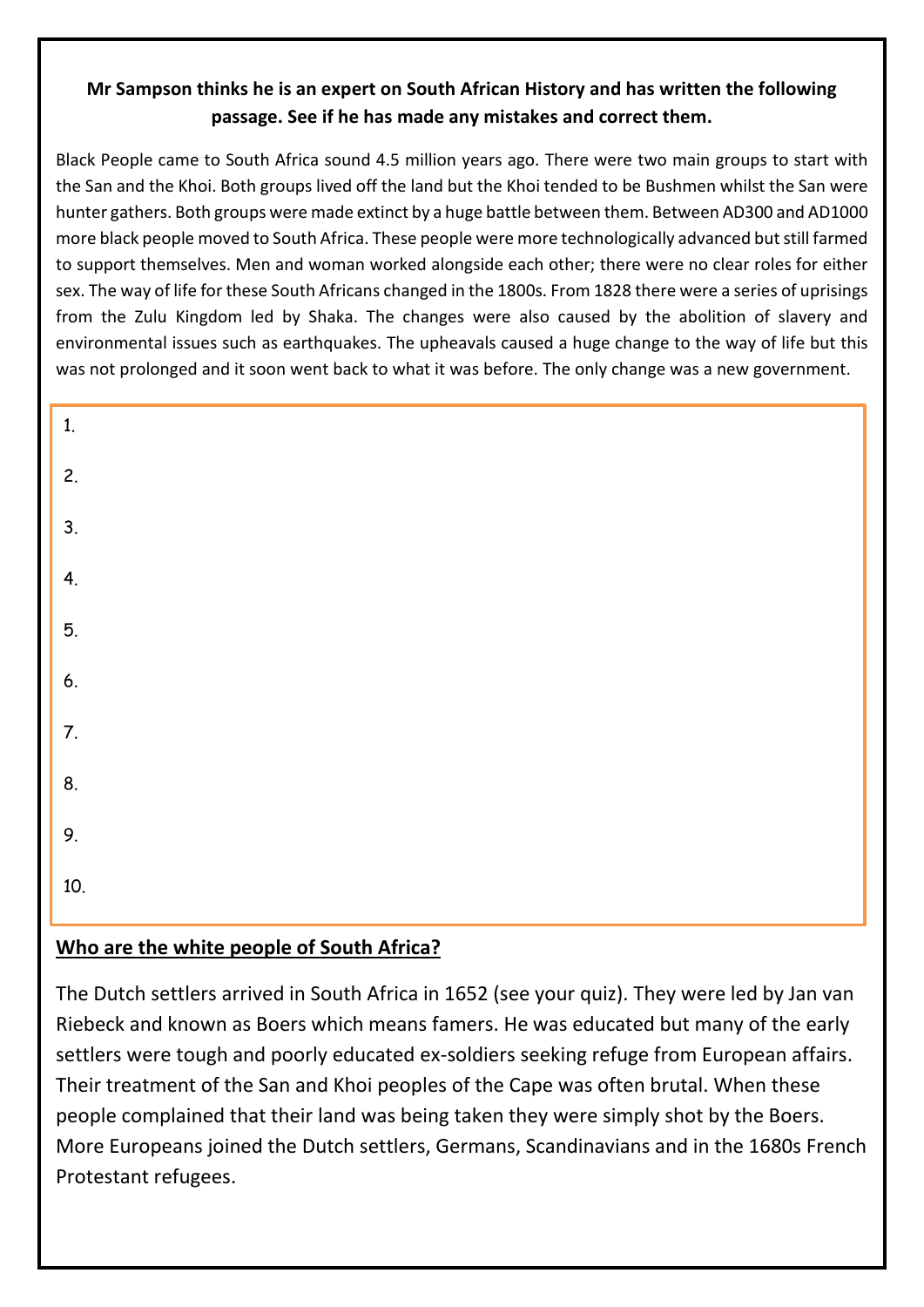The 'Trekboers' moved inland with their cattle in the eighteenth century. The land they moved onto was not actually empty – it was used as grazing ground by black Africans. They presented tougher resistance to the Boers than the San and the Khoi of the Cape had done. The first wars between whites and the Xhosas (black Africans) took place in 1779. These Africans did not fall victim to European diseases like the San and the Khoi.

#### **Slaves**

Like all European Colonists the Dutch people had slaves. They enslaved the San and the Khoi peoples and also brought in slaves from other parts of the Dutch Empire; Sri Lanka and Indonesia. As in other parts of the world slaves were kept in their place by punishments like whipping and branding. From the 1760s slaves had to have a pass to show who owned them. This was the beginning of the system which caused so much grief to South Africans in the twentieth century. Aside from utilising slavery the colonists were skilled enough as carpenters, tailors and stone masons to make a living. They built most of the typical 'Dutch style' Cape houses of the seventeenth and eighteenth century. They established a Dutch Christian community in Cape Town with their own churches and religious leaders. There was also a Muslim contingent living in the Cape who mixed with the Boers. The Muslim respect for learning meant they were the most literate community in the country: the first books in the Afrikaans language was written by a Muslim. They were fierce in defence of the rights and religious freedoms.

#### **Cape Coloureds**

Using the information of the information of the following the following the following  $\tau$ Many whites arriving in the Dutch colony in the seventeenth and eighteenth century were single men. Despite their racial views about black people and their inferiority this did not stop them engaging in sexual intercourse with African women. The children produced were called coloureds. They spoke Afrikaans and worked as servants and labourers. Many worked in vineyards where it was customary to pay part of their wages in wine; the result being that alcoholism was common.

\_\_\_\_\_\_\_\_\_\_\_\_\_\_\_\_\_\_\_\_\_\_\_\_\_\_\_\_\_\_\_\_\_\_\_\_\_\_\_\_\_\_\_\_\_\_\_\_\_\_\_\_\_\_\_\_\_\_\_\_\_\_\_\_\_\_\_\_\_\_\_\_\_\_\_\_\_\_\_\_\_\_\_\_\_\_\_ \_\_\_\_\_\_\_\_\_\_\_\_\_\_\_\_\_\_\_\_\_\_\_\_\_\_\_\_\_\_\_\_\_\_\_\_\_\_\_\_\_\_\_\_\_\_\_\_\_\_\_\_\_\_\_\_\_\_\_\_\_\_\_\_\_\_\_\_\_\_\_\_\_\_\_\_\_\_\_\_\_\_\_\_\_\_\_ \_\_\_\_\_\_\_\_\_\_\_\_\_\_\_\_\_\_\_\_\_\_\_\_\_\_\_\_\_\_\_\_\_\_\_\_\_\_\_\_\_\_\_\_\_\_\_\_\_\_\_\_\_\_\_\_\_\_\_\_\_\_\_\_\_\_\_\_\_\_\_\_\_\_\_\_\_\_\_\_\_\_\_\_\_\_\_ \_\_\_\_\_\_\_\_\_\_\_\_\_\_\_\_\_\_\_\_\_\_\_\_\_\_\_\_\_\_\_\_\_\_\_\_\_\_\_\_\_\_\_\_\_\_\_\_\_\_\_\_\_\_\_\_\_\_\_\_\_\_\_\_\_\_\_\_\_\_\_\_\_\_\_\_\_\_\_\_\_\_\_\_\_\_\_ \_\_\_\_\_\_\_\_\_\_\_\_\_\_\_\_\_\_\_\_\_\_\_\_\_\_\_\_\_\_\_\_\_\_\_\_\_\_\_\_\_\_\_\_\_\_\_\_\_\_\_\_\_\_\_\_\_\_\_\_\_\_\_\_\_\_\_\_\_\_\_\_\_\_\_\_\_\_\_\_\_\_\_\_\_\_\_ \_\_\_\_\_\_\_\_\_\_\_\_\_\_\_\_\_\_\_\_\_\_\_\_\_\_\_\_\_\_\_\_\_\_\_\_\_\_\_\_\_\_\_\_\_\_\_\_\_\_\_\_\_\_\_\_\_\_\_\_\_\_\_\_\_\_\_\_\_\_\_\_\_\_\_\_\_\_\_\_\_\_\_\_\_\_\_

\_\_\_\_\_\_\_\_\_\_\_\_\_\_\_\_\_\_\_\_\_\_\_\_\_\_\_\_\_\_\_\_\_\_\_\_\_\_\_\_\_\_\_\_\_\_\_\_\_\_\_\_\_\_\_\_\_\_\_\_\_\_\_\_\_\_\_\_\_\_\_\_\_\_\_\_\_\_\_\_\_\_\_\_\_\_\_ \_\_\_\_\_\_\_\_\_\_\_\_\_\_\_\_\_\_\_\_\_\_\_\_\_\_\_\_\_\_\_\_\_\_\_\_\_\_\_\_\_\_\_\_\_\_\_\_\_\_\_\_\_\_\_\_\_\_\_\_\_\_\_\_\_\_\_\_\_\_\_\_\_\_\_\_\_\_\_\_\_\_\_\_\_\_\_ \_\_\_\_\_\_\_\_\_\_\_\_\_\_\_\_\_\_\_\_\_\_\_\_\_\_\_\_\_\_\_\_\_\_\_\_\_\_\_\_\_\_\_\_\_\_\_\_\_\_\_\_\_\_\_\_\_\_\_\_\_\_\_\_\_\_\_\_\_\_\_\_\_\_\_\_\_\_\_\_\_\_\_\_\_\_\_ \_\_\_\_\_\_\_\_\_\_\_\_\_\_\_\_\_\_\_\_\_\_\_\_\_\_\_\_\_\_\_\_\_\_\_\_\_\_\_\_\_\_\_\_\_\_\_\_\_\_\_\_\_\_\_\_\_\_\_\_\_\_\_\_\_\_\_\_\_\_\_\_\_\_\_\_\_\_\_\_\_\_\_\_\_\_\_

Q1. Describe the first white settlers in South Africa.

Q2. How did the white settlers disrupt the lives of the Africans?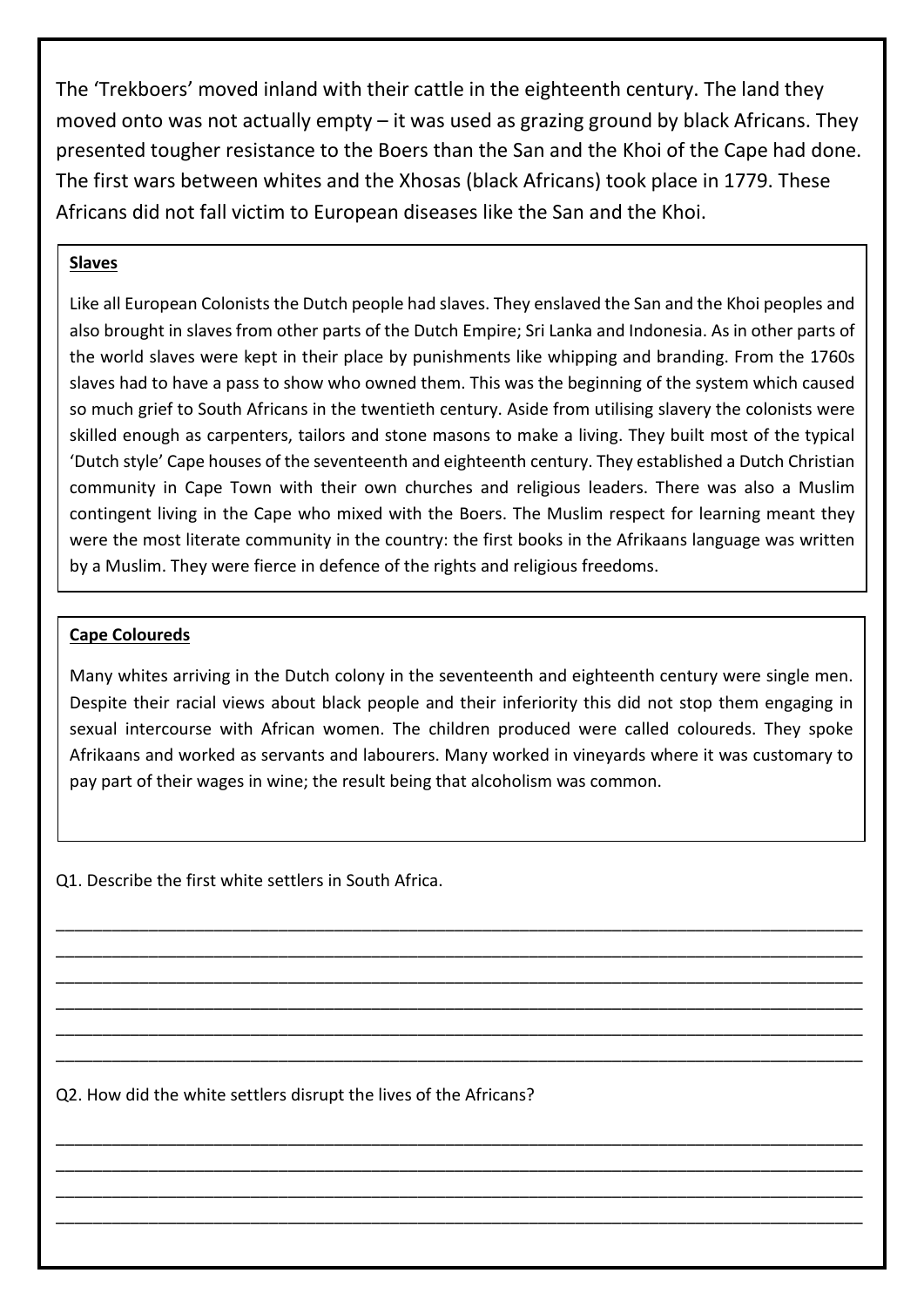Q3. What is the most important piece of information you get from the section on slaves?

Q4. What have you learned so far about the diversity of society of South Africa in the eighteenth century?

Q5. Explain the issues surrounding coloured people in South Africa

Q6. From the section you have just read what are the main problems facing South African society?

#### **The British**

By the late eighteenth century Britain's Industrial Revolution was well under way and the British Empire in India was growing rapidly. Look at the map below; you should be able to see that Cape Colony was important to securing their route to India. The first occupation took place in 1795 and it became a British possession in 1806.

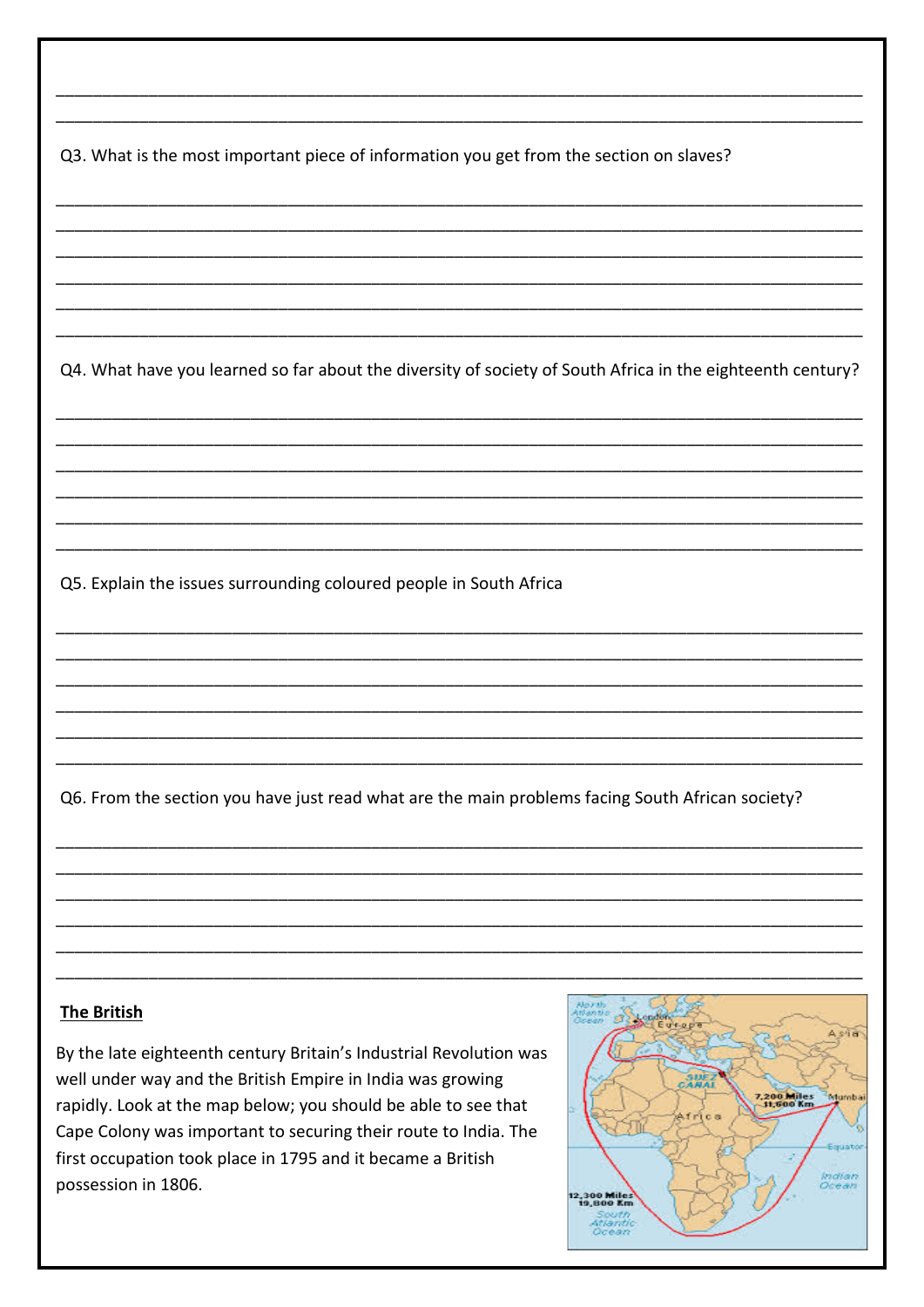The impact of the British rule on the Boers from 1806 was two sided. Many Boers benefitted from links with the British trading empire and became prosperous sheep famers. There is evidence that many of those who set out on the Great Trek were poorer farmers, unable to benefit from British connections. Certainly Piet Retief was deeply in debt, and for

Britain's trade route to India before the Suez Canal was opened in 1857.

him and those like him the Great Trek was a way of making a new start. Only about 15,000 Boers left the Cape between 1834 and 1850.

The people on the Great Trek did not find empty land. Certainly some was underpopulated as a result of difaquane/mfecane but that was only temporary. Black settlers soon moved onto the land claimed by the trekkers and farmed alongside them. Some trekkers tried to come to an arrangement with Xhosa chiefs to settle on their land by agreement. In other places trekkers were driven out by black settlers.

Nor was the land easy to farm. The first 120 settlers had to deal with droughts, locusts and crop diseases. The plan to grow crops in market gardens was ill thought out. The nearest market for fresh food was 900km to the west in Cape Town. By 1823 only a third of the original settlers were left. The survivors turned to business or trade – or began to move inland. This brought them into conflict with the black Africans of the interior. The British fought almost continuous frontier wars against the Xhosa and other peoples from 1819 to 1853. In the end, with horses, guns and trained soldiers the British were bound to win. A new British colony in Natal was founded in 1843. At first the British agreed that the Zulus should have the land to the north, but later they decided to seize Zulu lands. Although Chief Cetshwayo inflicted a famous crushing defeat on the British at Isandhlwana in 1897, the Zulus were broken in 1897.

#### **Using the information above complete the following two tasks.**

Categorising can be a useful historical skill. Fill in the following table categorising the information into the following

- **Political –things to do with power**
- **Economic - things to do with money**
- **Technological – things to do with improving/making progress**
- **Environmental - things to do with the area you are in, sometimes but not always natural**

| <b>Technological</b> | Environmental |
|----------------------|---------------|
|                      |               |
|                      |               |
|                      |               |
|                      |               |
|                      |               |
|                      |               |
|                      |               |
|                      |               |
|                      |               |
|                      |               |
|                      |               |
|                      |               |
|                      |               |
|                      |               |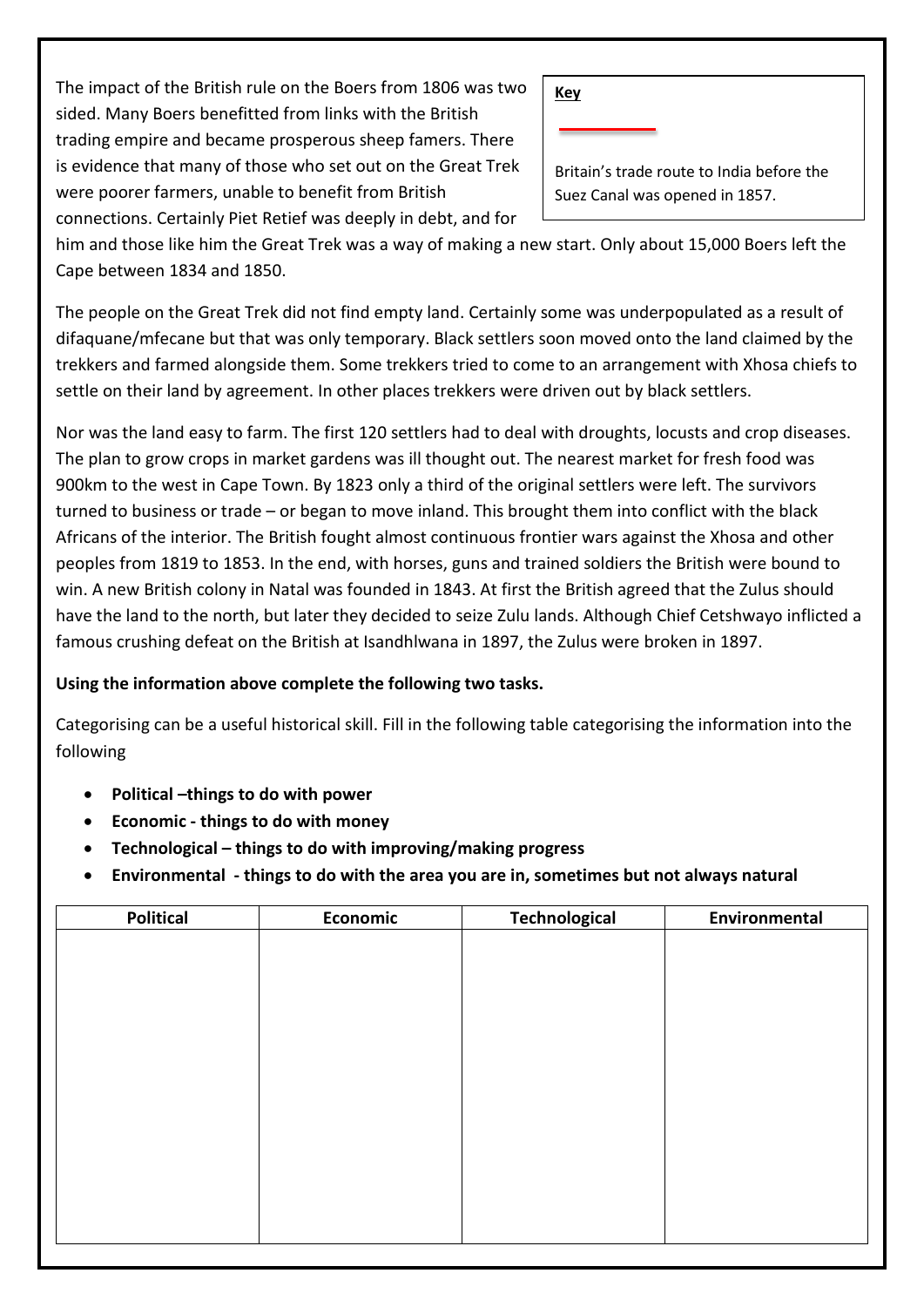#### **Key word list – do some online research to define these key terms**

| <b>Word</b>           | <b>Definition</b> |
|-----------------------|-------------------|
| Afrikaans             |                   |
| Afrikaners            |                   |
| <b>Boers</b>          |                   |
| <b>Black Africans</b> |                   |
| Chief Cetshwayo       |                   |
| Coloureds             |                   |
| Difaqane              |                   |
| Empire                |                   |
|                       |                   |